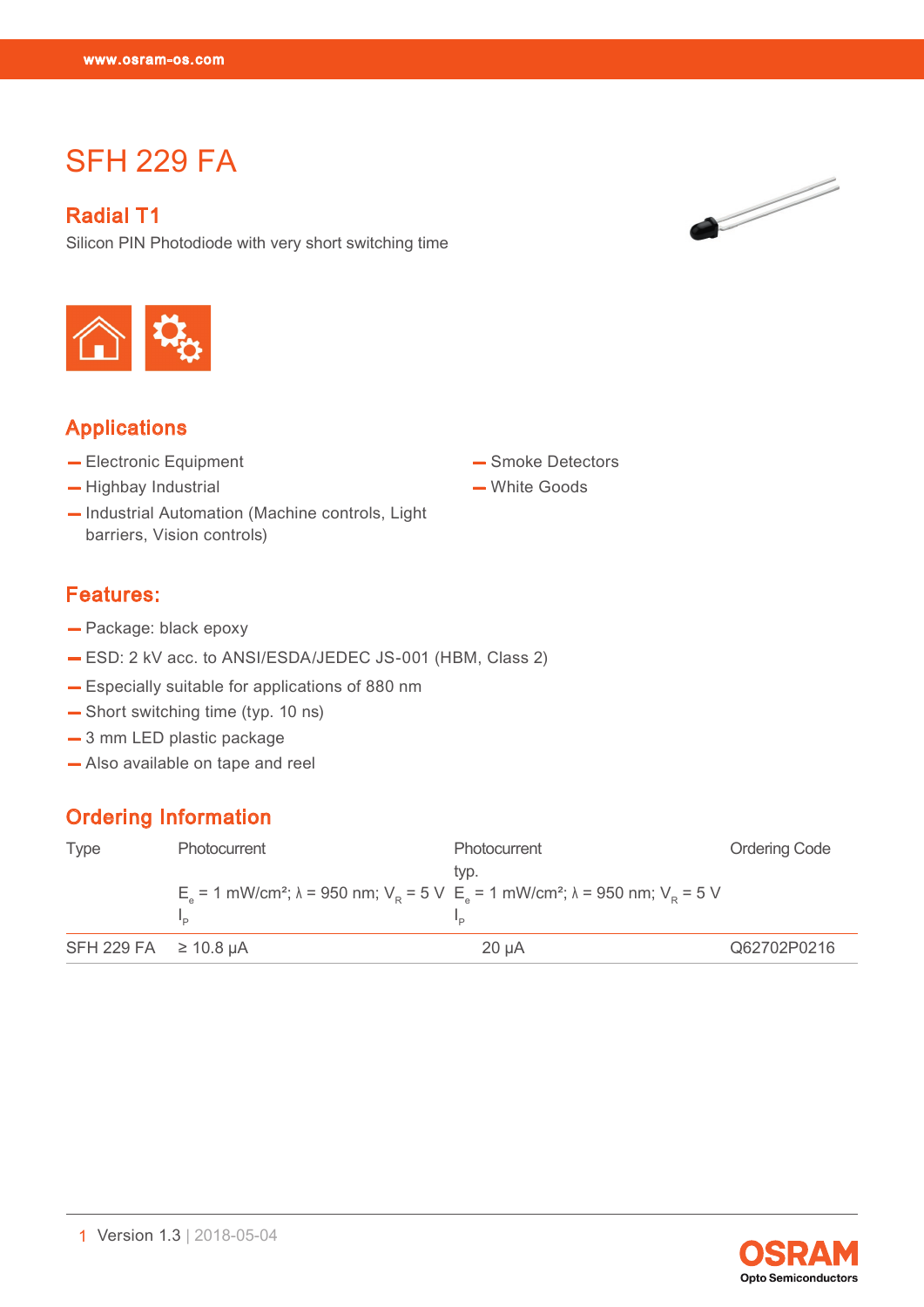## Maximum Ratings

| $T_a = 25 °C$                                                                 |                  |              |                    |
|-------------------------------------------------------------------------------|------------------|--------------|--------------------|
| Parameter                                                                     | Symbol           |              | Values             |
| <b>Operating Temperature</b>                                                  | $T_{op}$         | min.<br>max. | $-40$ °C<br>100 °C |
| Storage temperature                                                           | $T_{\text{stg}}$ | min.<br>max. | $-40 °C$<br>100 °C |
| Reverse voltage                                                               | $V_{R}$          | max.         | 20 V               |
| Total power dissipation                                                       | $P_{\text{tot}}$ | max.         | 150 mW             |
| <b>ESD withstand voltage</b><br>acc. to ANSI/ESDA/JEDEC JS-001 (HBM, Class 2) | $V_{ESD}$        |              | $2$ kV             |

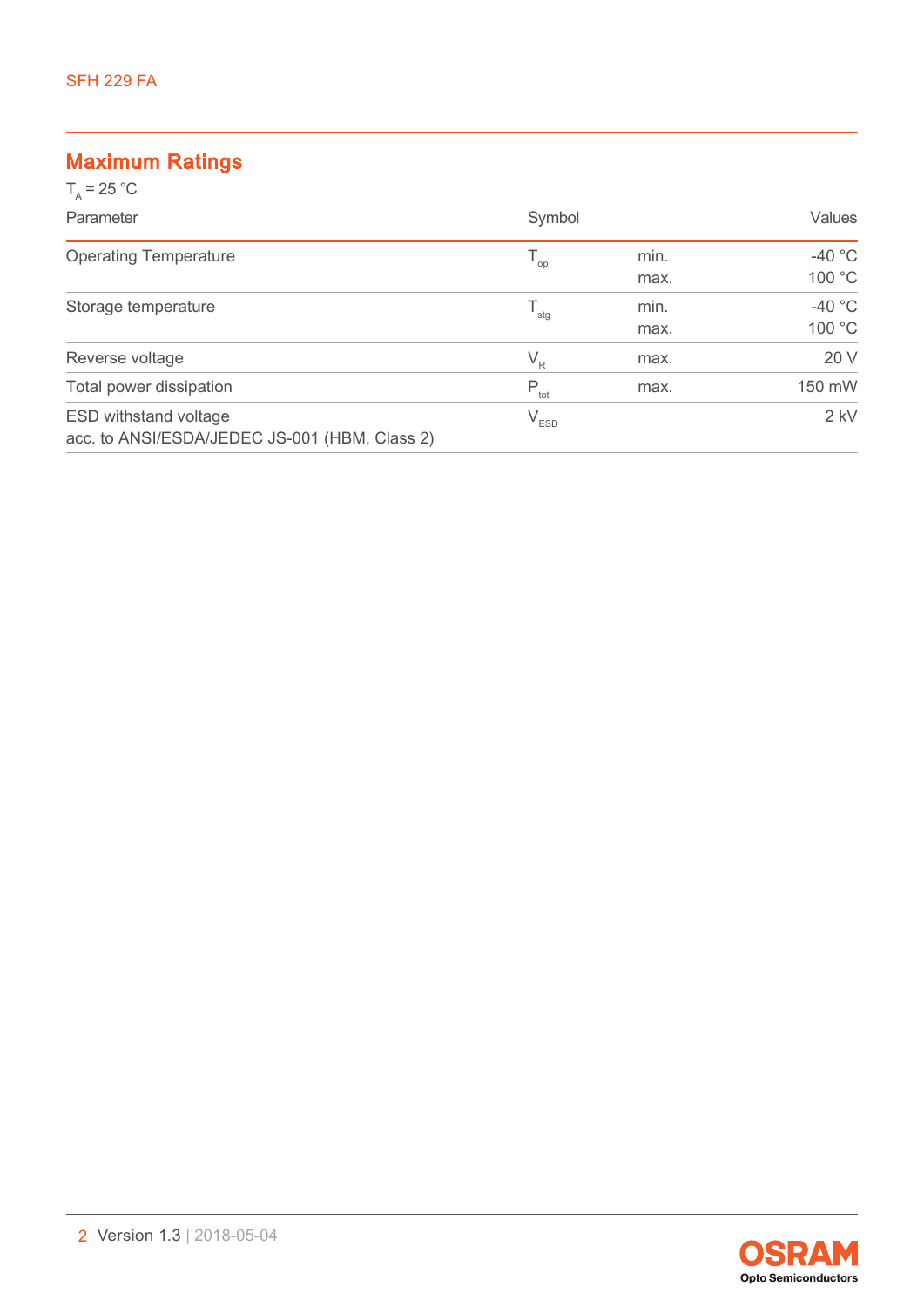## **Characteristics**

| $T_A = 25 °C$                                                                |                          |              |                                      |
|------------------------------------------------------------------------------|--------------------------|--------------|--------------------------------------|
| Parameter                                                                    | Symbol                   |              | Values                               |
| Wavelength of max sensitivity                                                | $\lambda_{\text{S max}}$ | typ.         | 900 nm                               |
| Spectral range of sensitivity                                                | $\lambda_{10\%}$         | typ.         | 730  1100<br>nm                      |
| Radiant sensitive area                                                       | A                        | typ.         | $0.31$ mm <sup>2</sup>               |
| Dimensions of active chip area                                               | L x W                    | typ.         | $0.56 \times 0.56$<br>$mm \times mm$ |
| Half angle                                                                   | φ                        | typ.         | 17 $^{\circ}$                        |
| Dark current<br>$V_R$ = 10 V                                                 | $I_R$                    | typ.<br>max. | $0.05$ nA<br>5 nA                    |
| Spectral sensitivity of the chip<br>$\lambda = 850$ nm                       | $S_{\lambda}$            | typ.         | 0.6A/W                               |
| Quantum yield of the chip<br>$\lambda = 850$ nm                              | η                        | typ.         | 0.88 Electrons<br>/ Photon           |
| Open-circuit voltage<br>$E_a = 0.5$ mW/cm <sup>2</sup> ; $\lambda = 870$ nm  | $V_{o}$                  | min.<br>typ. | 370 mV<br>420 mV                     |
| Short-circuit current<br>$E_e = 0.5$ mW/cm <sup>2</sup> ; $\lambda = 950$ nm | $I_{SC}$                 | typ.         | $9 \mu A$                            |
| Rise time<br>$V_R$ = 10 V; R <sub>i</sub> = 50 Ω; λ = 850 nm                 | $t_{\rm r}$              | typ.         | $0.01$ $\mu s$                       |
| Fall time<br>$V_R$ = 10 V; R <sub>L</sub> = 50 Ω; λ = 850 nm                 | t,                       | typ.         | $0.01$ µs                            |
| Forward voltage<br>$I_{E}$ = 100 mA; E = 0                                   | $V_F$                    | typ.         | 1.3V                                 |
| Capacitance<br>$V_{\rm p} = 0$ V; f = 1 MHz; E = 0                           | $C_{0}$                  | typ.         | 13 pF                                |
| Temperature coefficient of voltage                                           | $TC_{\vee}$              | typ.         | $-2.6$ mV / K                        |
| Temperature coefficient of short-circuit current<br>$\lambda = 870$ nm       | TC <sub>1</sub>          | typ.         | $0.2 \% / K$                         |
| Noise equivalent power<br>$V_R$ = 10 V; $\lambda$ = 850 nm                   | <b>NEP</b>               | typ.         | 0.007 pW /<br>$Hz^{1/2}$             |
| <b>Detection limit</b><br>$V_{\rm p}$ = 10 V; $\lambda$ = 850 nm             | $D^*$                    | typ.         | 8.4e12 cm x<br>$Hz^{1/2} / W$        |

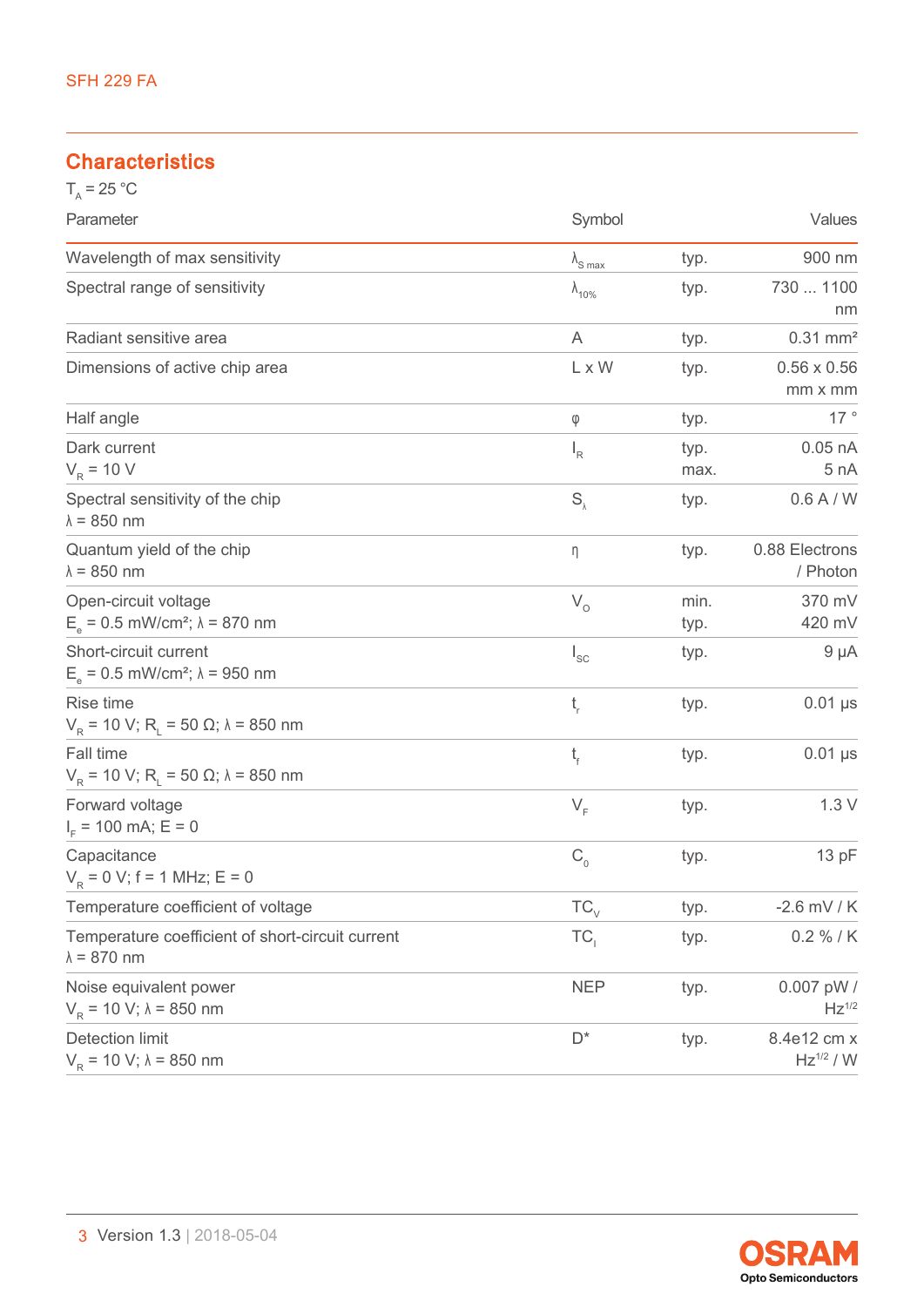# Relative Spectral Sensitivity<sup>([1\)](#page-11-0), [2\)](#page-11-1)</sup>

 $S_{rel} = f (\lambda)$ 



# Directional Characteristics<sup>[1\),](#page-11-0) [2\)](#page-11-1)</sup>

 $S_{rel} = f(\varphi)$ 



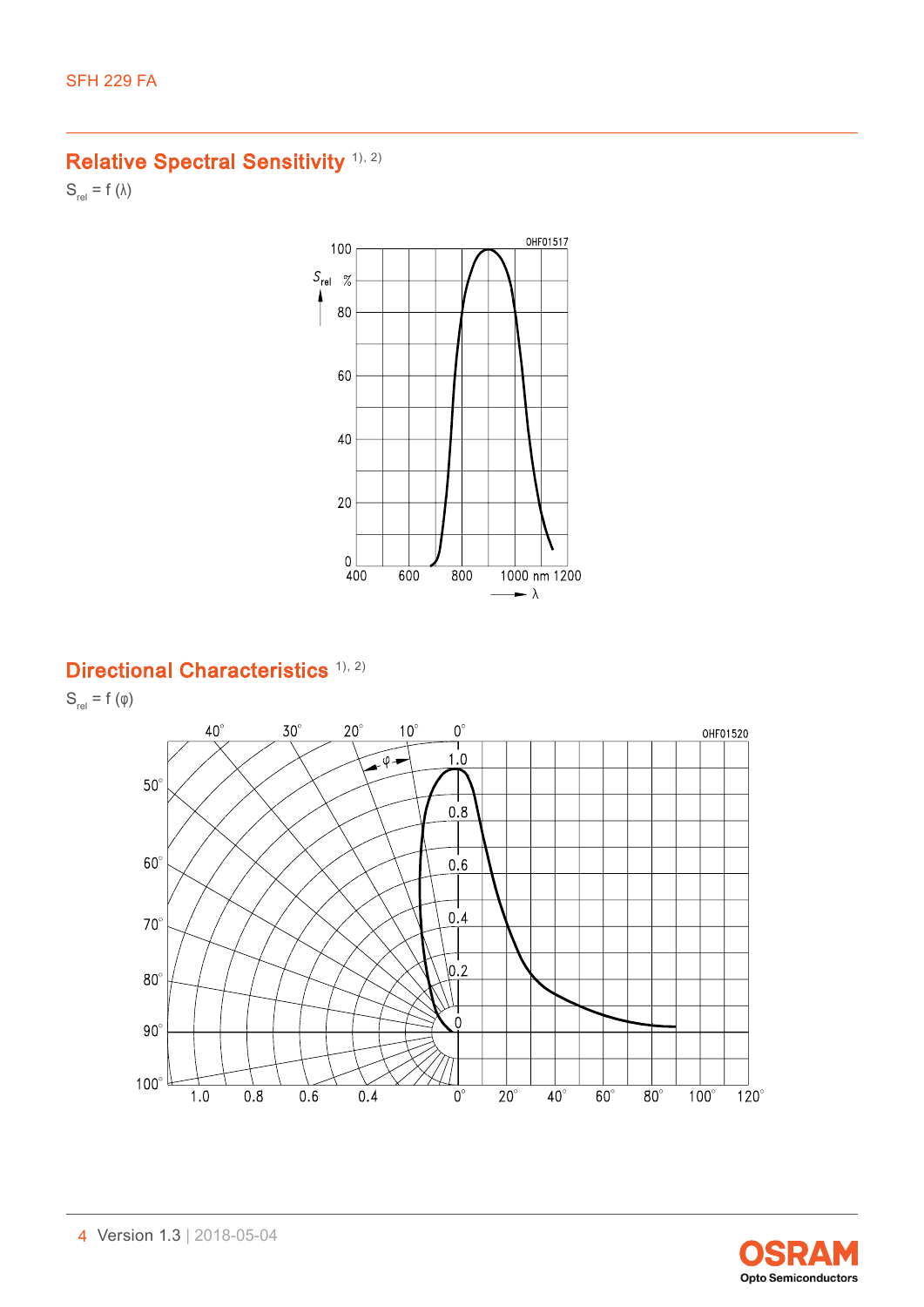#### Photocurrent/Open-Circuit Voltage [1\),](#page-11-0) [2\)](#page-11-1)

#### Dark Current <sup>[1\)](#page-11-0), [2\)](#page-11-1)</sup>

 $I_R = f(V_R)$ ; E = 0

 $I_{\rm p}$  (V<sub>R</sub> = 5 V) / V<sub>o</sub> = f (E<sub>e</sub>)







# Capacitance [1\)](#page-11-0), [2\)](#page-11-1)

C = f ( $V_R$ ); f = 1 MHz; E = 0;



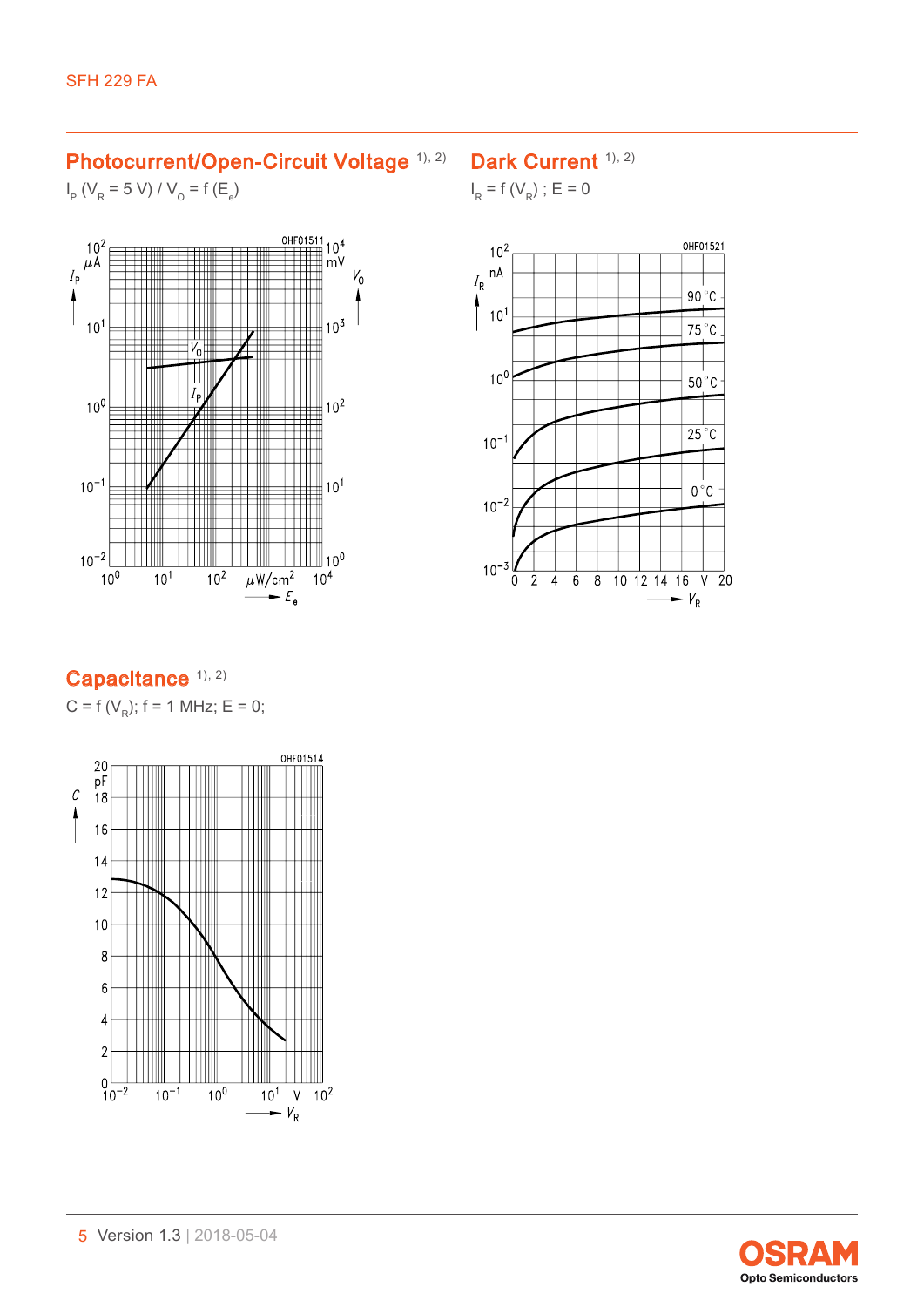# Dark Current<sup>[2\)](#page-11-1)</sup>

 $I_R$  = f (T<sub>A</sub>); E = 0; V<sub>R</sub> = 10 V



# Power Consumption

 $P_{\text{tot}} = f(T_A);$ 



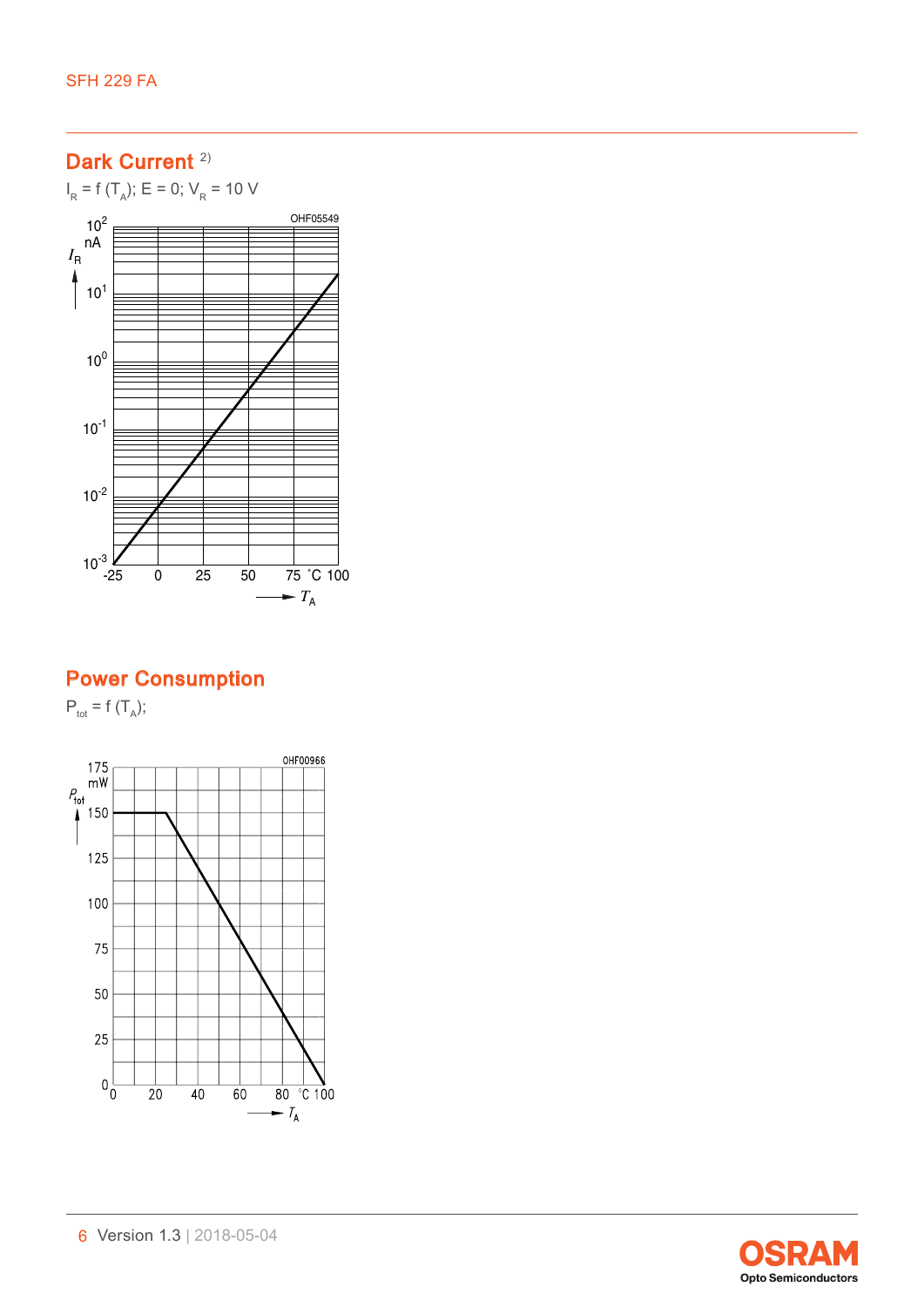# Dimensional Drawing<sup>3)</sup>



| <b>Approximate Weight:</b> | 156.0 mg |
|----------------------------|----------|
| Package marking:           | Cathode  |

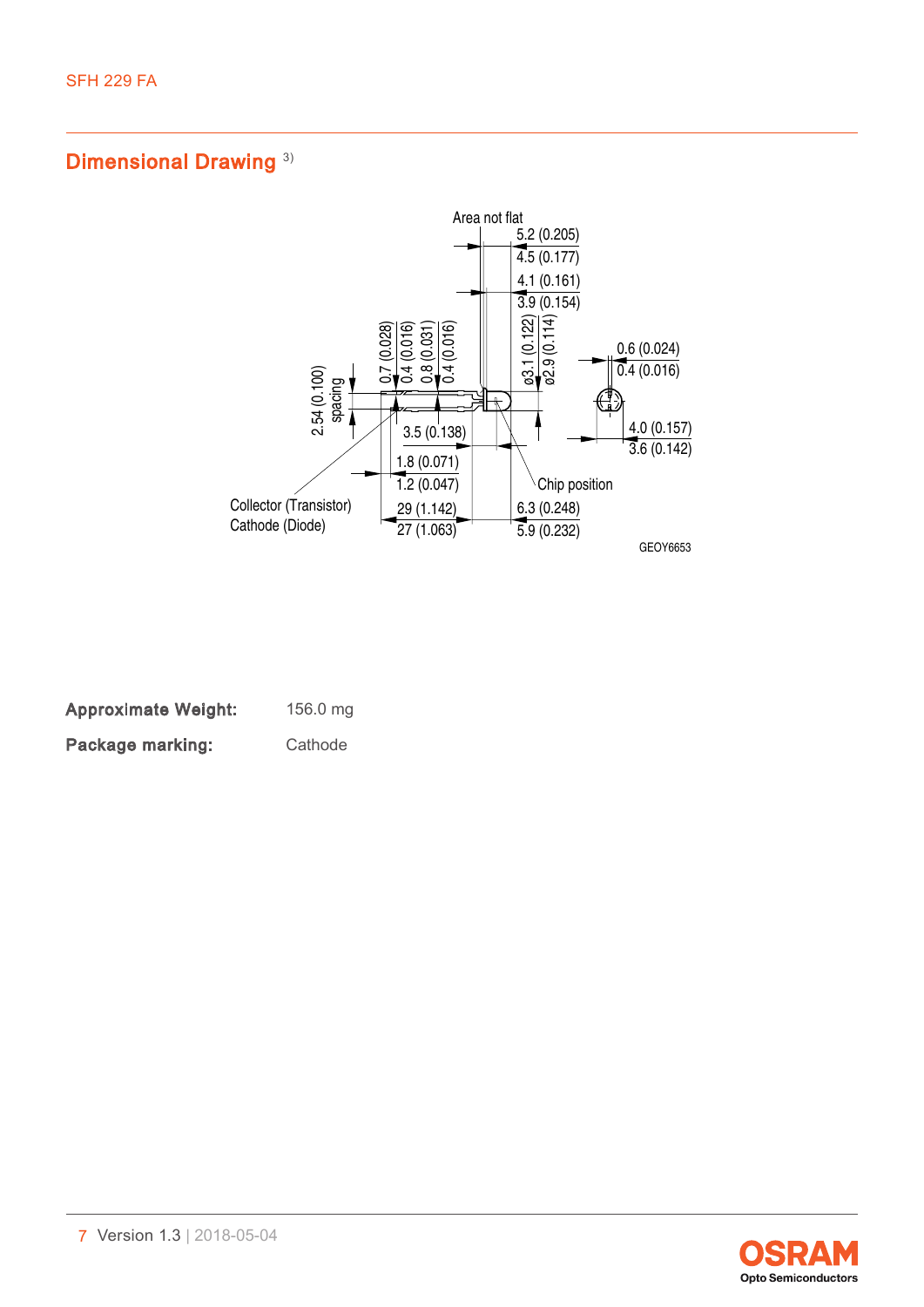### Recommended Solder Pad [3\)](#page-11-2)



Pad 1: anode

E062.3010.188-01

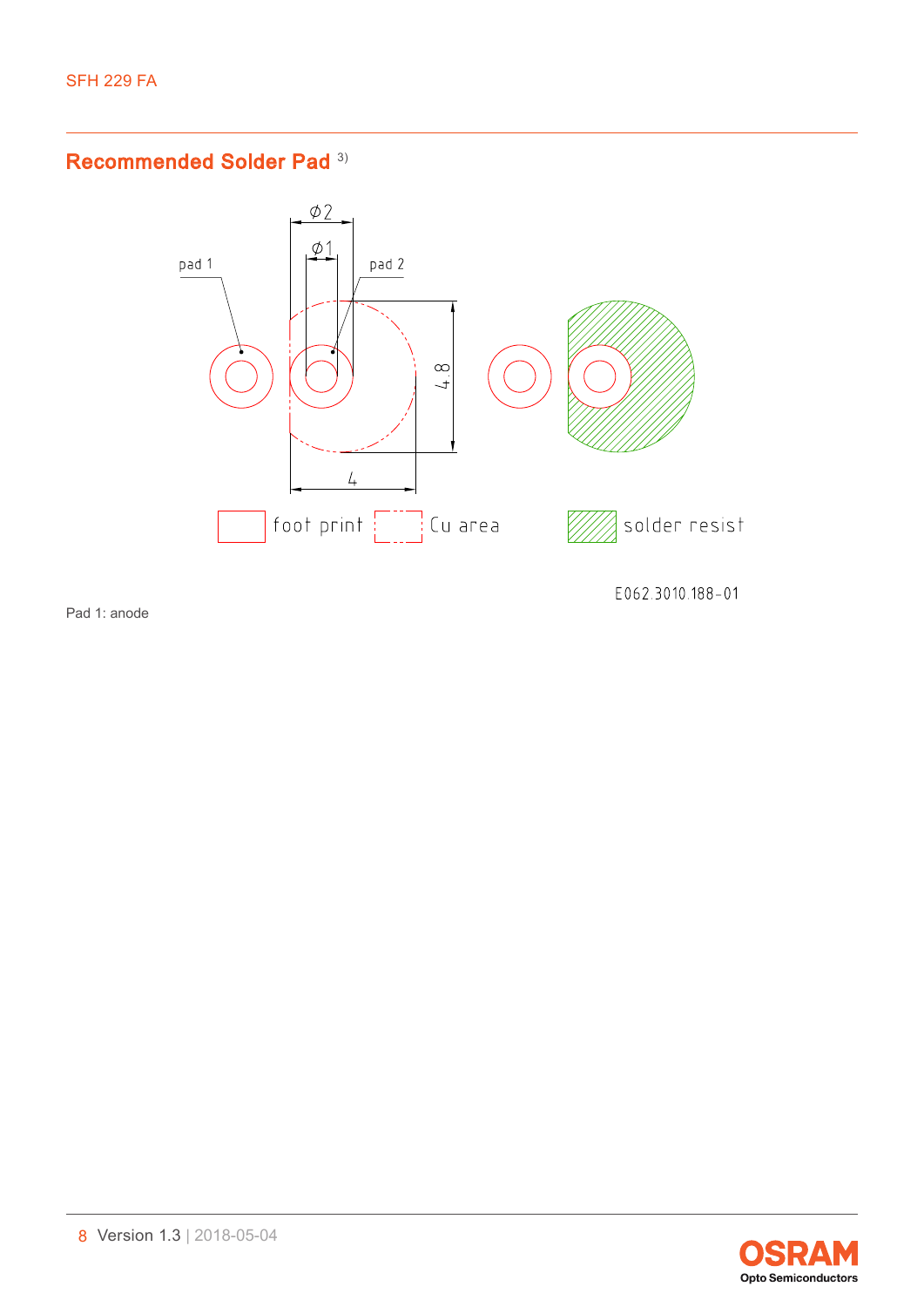# TTW Soldering





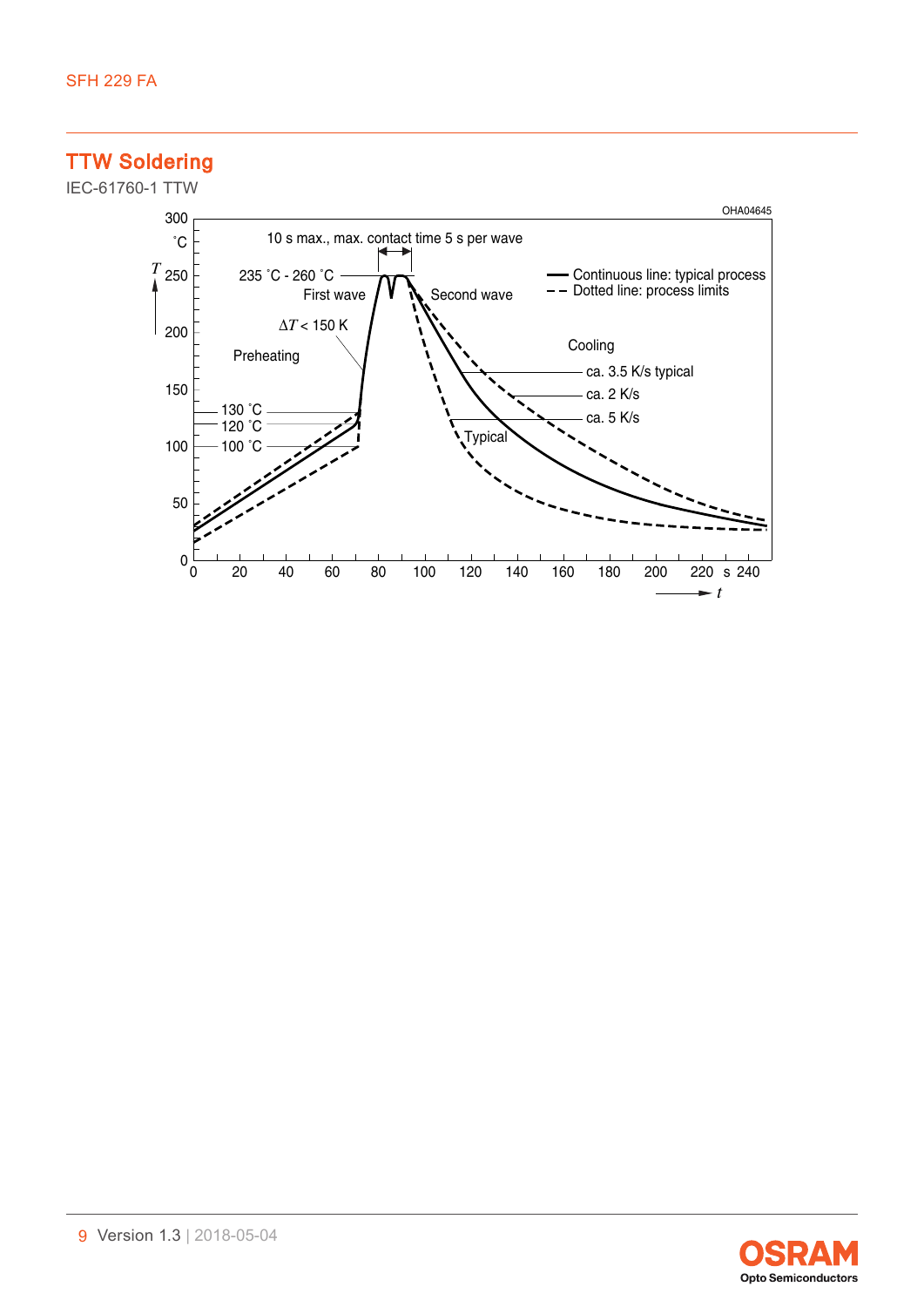### **Notes**

The evaluation of eye safety occurs according to the standard IEC 62471:2006 (photo biological safety of lamps and lamp systems). Within the risk grouping system of this IEC standard, the LED specified in this data sheet fall into the class exempt group (exposure time 10000 s). Under real circumstances (for exposure time, conditions of the eye pupils, observation distance), it is assumed that no endangerment to the eye exists from these devices. As a matter of principle, however, it should be mentioned that intense light sources have a high secondary exposure potential due to their blinding effect. When looking at bright light sources (e.g. headlights), temporary reduction in visual acuity and afterimages can occur, leading to irritation, annoyance, visual impairment, and even accidents, depending on the situation.

Packing information is available on the internet (online product catalog).

For further application related informations please visit www.osram-os.com/appnotes

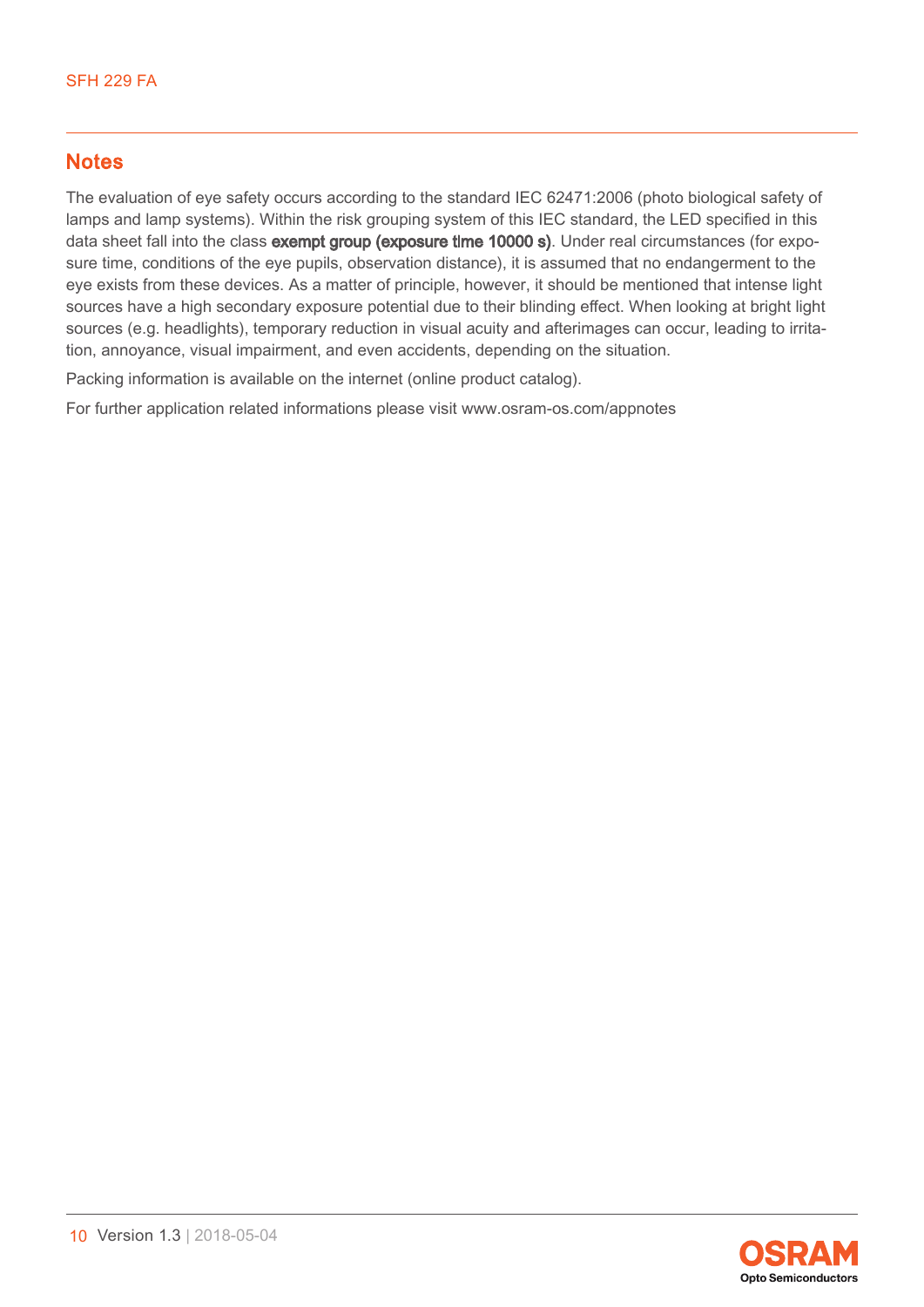### Disclaimer

#### Disclaimer

Language english will prevail in case of any discrepancies or deviations between the two language wordings.

#### Attention please!

The information describes the type of component and shall not be considered as assured characteristics. Terms of delivery and rights to change design reserved. Due to technical requirements components may contain dangerous substances.

For information on the types in question please contact our Sales Organization.

If printed or downloaded, please find the latest version in the OSRAM OS Webside.

#### Packing

Please use the recycling operators known to you. We can also help you – get in touch with your nearest sales office.

By agreement we will take packing material back, if it is sorted. You must bear the costs of transport. For packing material that is returned to us unsorted or which we are not obliged to accept, we shall have to invoice you for any costs incurred.

#### Product safety devices/applications or medical devices/applications

OSRAM OS components are not developed, constructed or tested for the application as safety relevant component or for the application in medical devices.

In case Buyer – or Customer supplied by Buyer– considers using OSRAM OS components in product safety devices/applications or medical devices/applications, Buyer and/or Customer has to inform the local sales partner of OSRAM OS immediately and OSRAM OS and Buyer and /or Customer will analyze and coordinate the customer-specific request between OSRAM OS and Buyer and/or Customer.

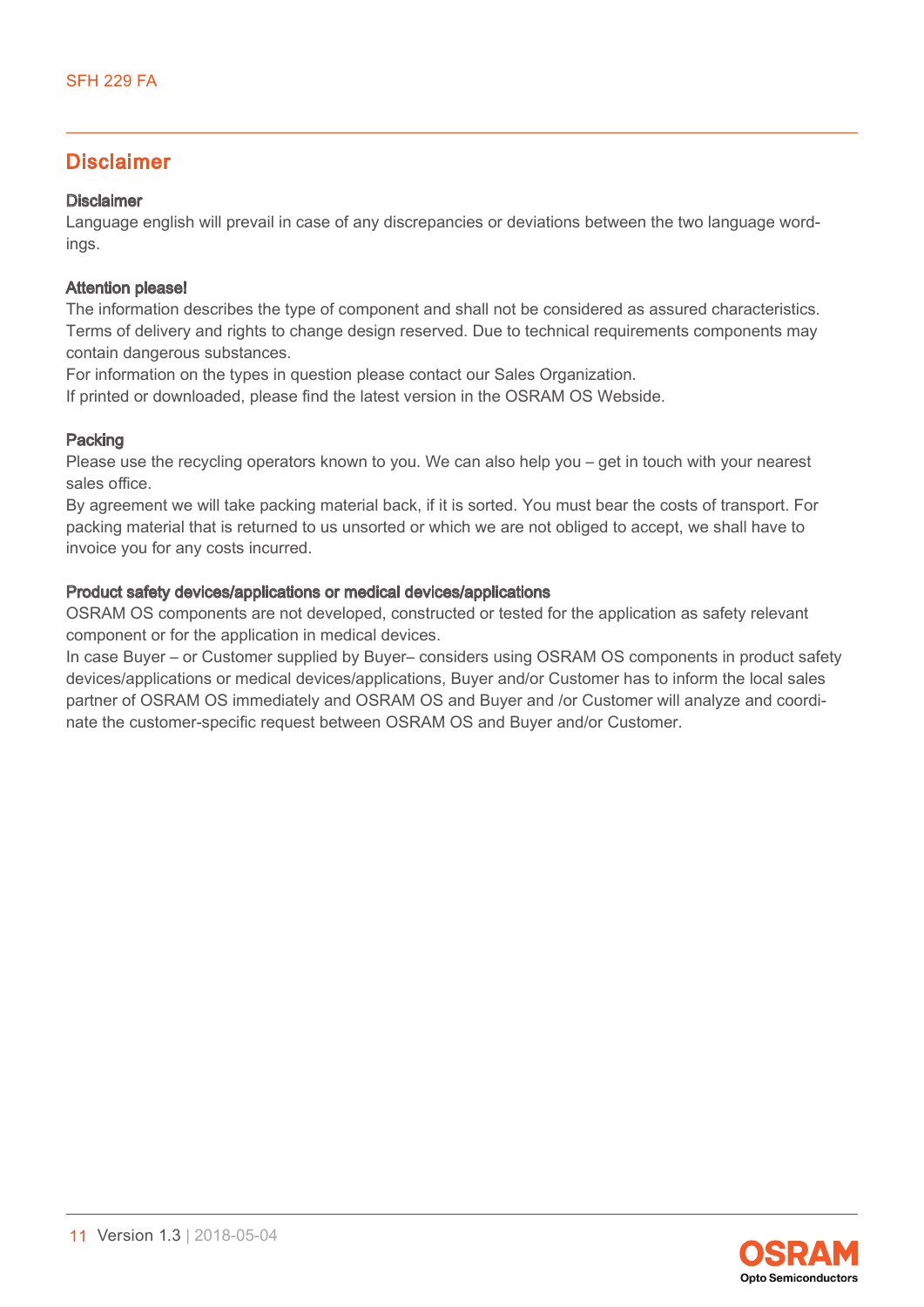### **Glossary**

#### <span id="page-11-0"></span><sup>1)</sup> Testing temperature:  $T_A = 25^{\circ}$ C

- <span id="page-11-1"></span><sup>2)</sup> Typical Values: Due to the special conditions of the manufacturing processes of LED, the typical data or calculated correlations of technical parameters can only reflect statistical figures. These do not necessarily correspond to the actual parameters of each single product, which could differ from the typical data and calculated correlations or the typical characteristic line. If requested, e.g. because of technical improvements, these typ. data will be changed without any further notice.
- <span id="page-11-2"></span> $3)$  Tolerance of Measure: Unless otherwise noted in drawing, tolerances are specified with  $\pm 0.1$  and dimensions are specified in mm.